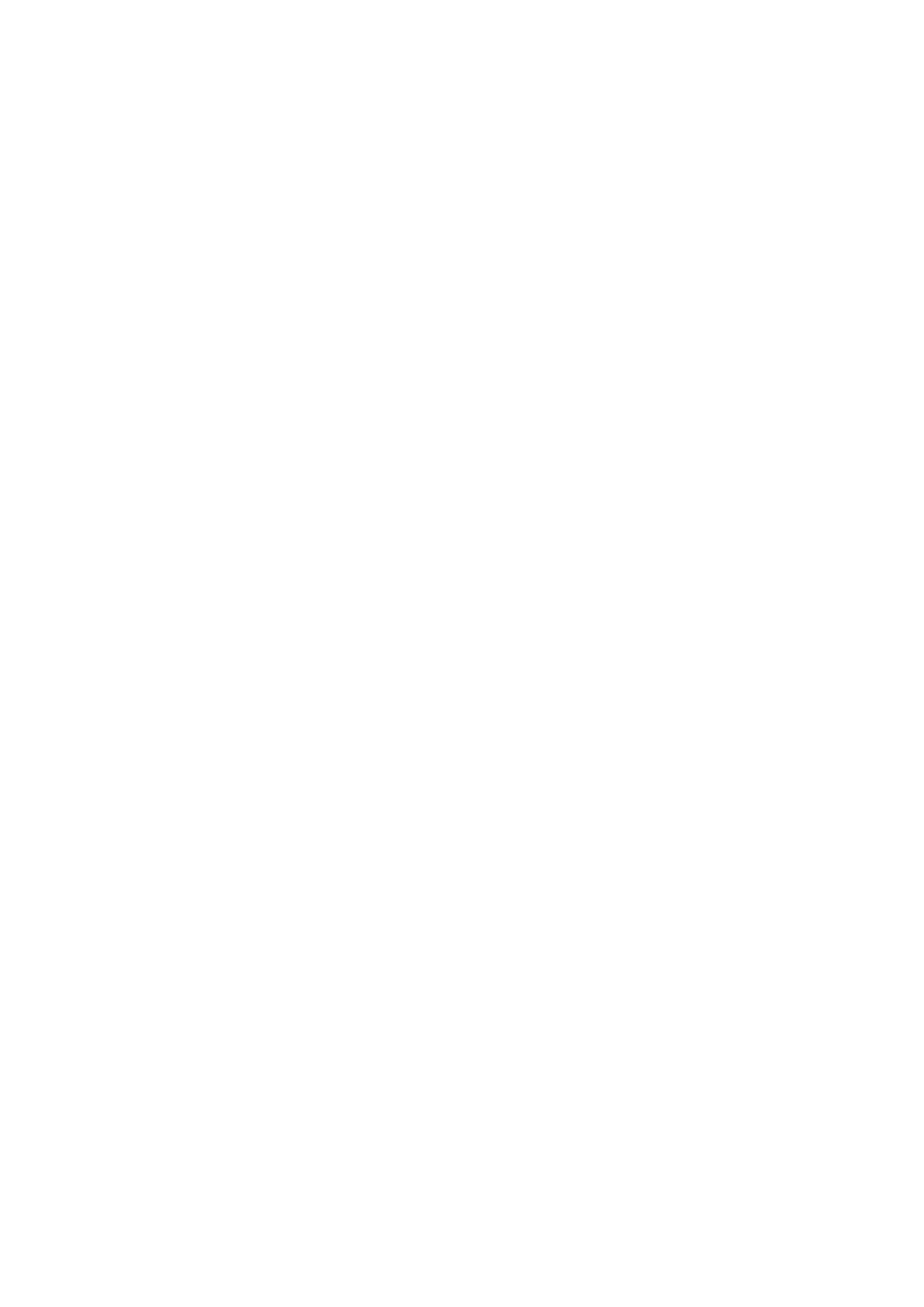## **UNIVERSITI TEKNOLOGI MALAYSIA**

|                                                    |               | <b>DECLARATION OF THESIS / UNDERGRADUATE PROJECT REPORT AND</b><br><b>COPYRIGHT</b>                  |
|----------------------------------------------------|---------------|------------------------------------------------------------------------------------------------------|
| Author's full name                                 |               | : MUHAMMAD ARIF SHAH                                                                                 |
| Date of Birth                                      |               | :05 October 1986                                                                                     |
| Title                                              |               | : Missing Data Imputation, Optimization and Localized<br>Software Development Effort Estimation      |
| Academic Session                                   | : 2018-2019/2 |                                                                                                      |
| I declare that this thesis is classified as:       |               |                                                                                                      |
| <b>CONFIDENTIAL</b>                                |               | (Contains confidential information under the<br>Official Secret Act 1972)*                           |
| <b>RESTRICTED</b>                                  |               | (Contains restricted information as specified by<br>the organization where research was done)*       |
| <b>OPEN ACCESS</b>                                 |               | I agree that my thesis to be published as online<br>open access (full text)                          |
| 1.<br>follows:                                     |               | I acknowledged that Universiti Teknologi Malaysia reserves the right as                              |
| 2.                                                 |               | The thesis is the property of Universiti Teknologi Malaysia                                          |
| 3.                                                 |               | The Library of Universiti Teknologi Malaysia has the right to make copies for                        |
| the purpose of research only.<br>4.                |               | The Library has the right to make copies of the thesis for academic                                  |
| exchange.                                          |               | Certified by:                                                                                        |
| <b>SIGNATURE OF STUDENT</b>                        |               | <b>SIGNATURE OF SUPERVISOR</b>                                                                       |
| MH5145682<br>Passport number<br>Date: 20 JUNE 2019 |               | ASSOC. PROF. DR. DAYANG<br>NORHAYATI ABANG JAWAWI<br><b>NAME OF SUPERVISOR</b><br>Date: 20 JUNE 2019 |

NOTES : If the thesis is CONFIDENTIAL or RESTRICTED, please attach with the letter from the organization with period and reasons for confidentiality or restriction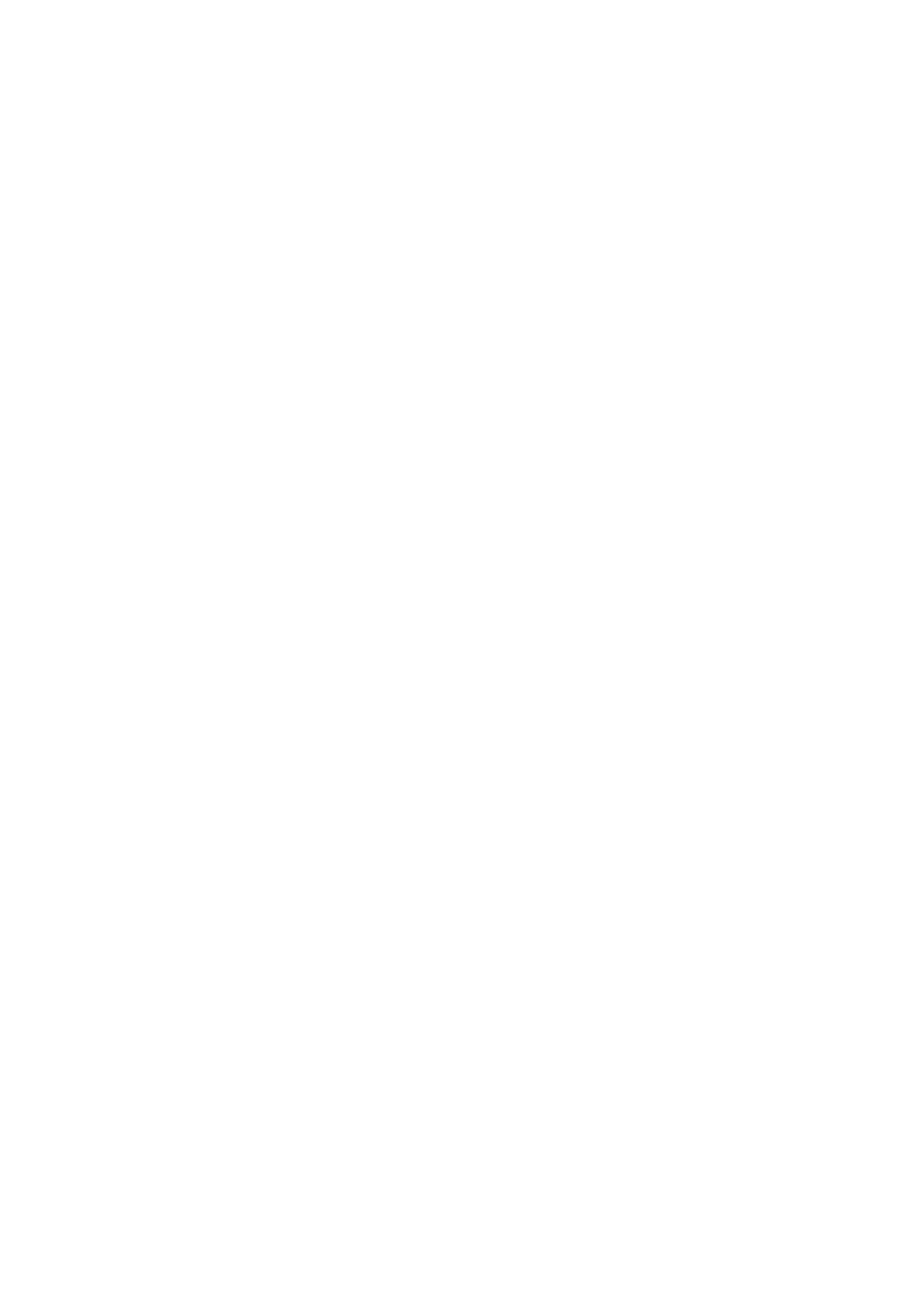### **Status Declaration Letter**

Librarian 20 JUNE 2019 Perpustakaan Sultanah Zanariah UTM, Skudai Johor Respected Sir/Madam,

### CLASSIFICATION OF THESIS AS RESTRICTED

# MISSING DATA IMPUTATION, OPTIMIZATION AND LOCALIZED SOFTWARE DEVELOPMENT EFFORT ESTIMATION

Please be informed that the above-mentioned thesis entitled ― **Missing Data Imputation, Optimization And Localized Software Development Effort Estimation** be classified as RESTRICTED for a period of three (3) years from the date of this letter. The reasons for this classification are:

# (i) COMMERCIALIZATION OF RESEARCH RESULTS. (ii) COPYRIGHT RULES RELATED TO WOS JOURNALS.

Thank you. Sincerely yours, ASSOC.PROF.DR. DAYANG NORHAYATI ABANG JAWAWI N28-305-11 07- 5538870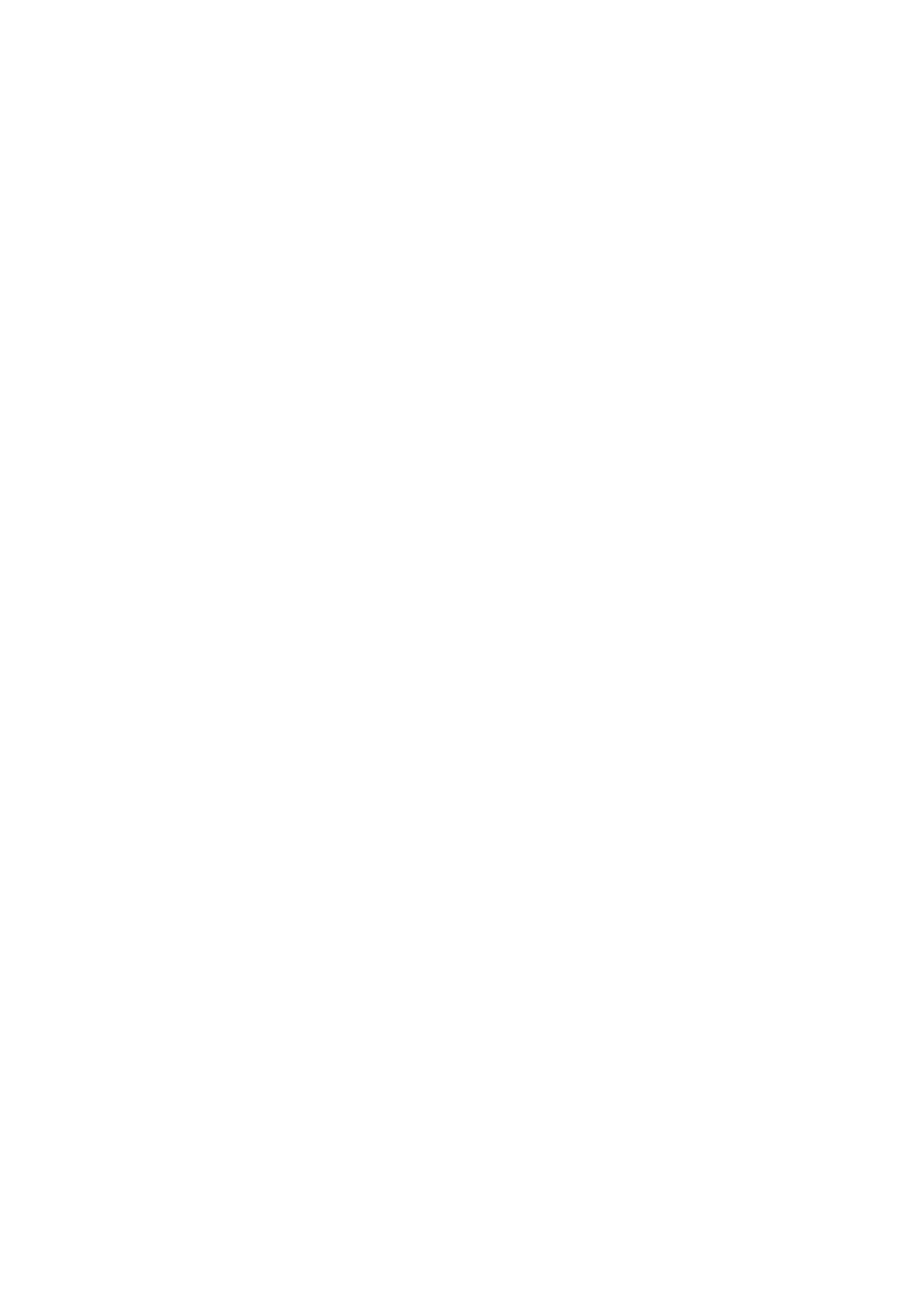"We hereby declare that we have read this thesis and in our opinion this thesis is sufficient in term of scope and quality for the award of the degree of Doctor of Philosophy in (Computer Science)"

| Signature |                                                          |
|-----------|----------------------------------------------------------|
|           | Name of Supervisor I : ASSOC. PROF. DR. DAYANG NORHAYATI |
|           | <b>ABANG JAWAWI</b>                                      |
| Date      | $: 20$ JUNE 2019                                         |
|           |                                                          |
|           |                                                          |
| Signature |                                                          |
|           | Name of Supervisor II : DR. MOHD ADHAM BIN ISA           |
| Date      | 20 JUNE 2019                                             |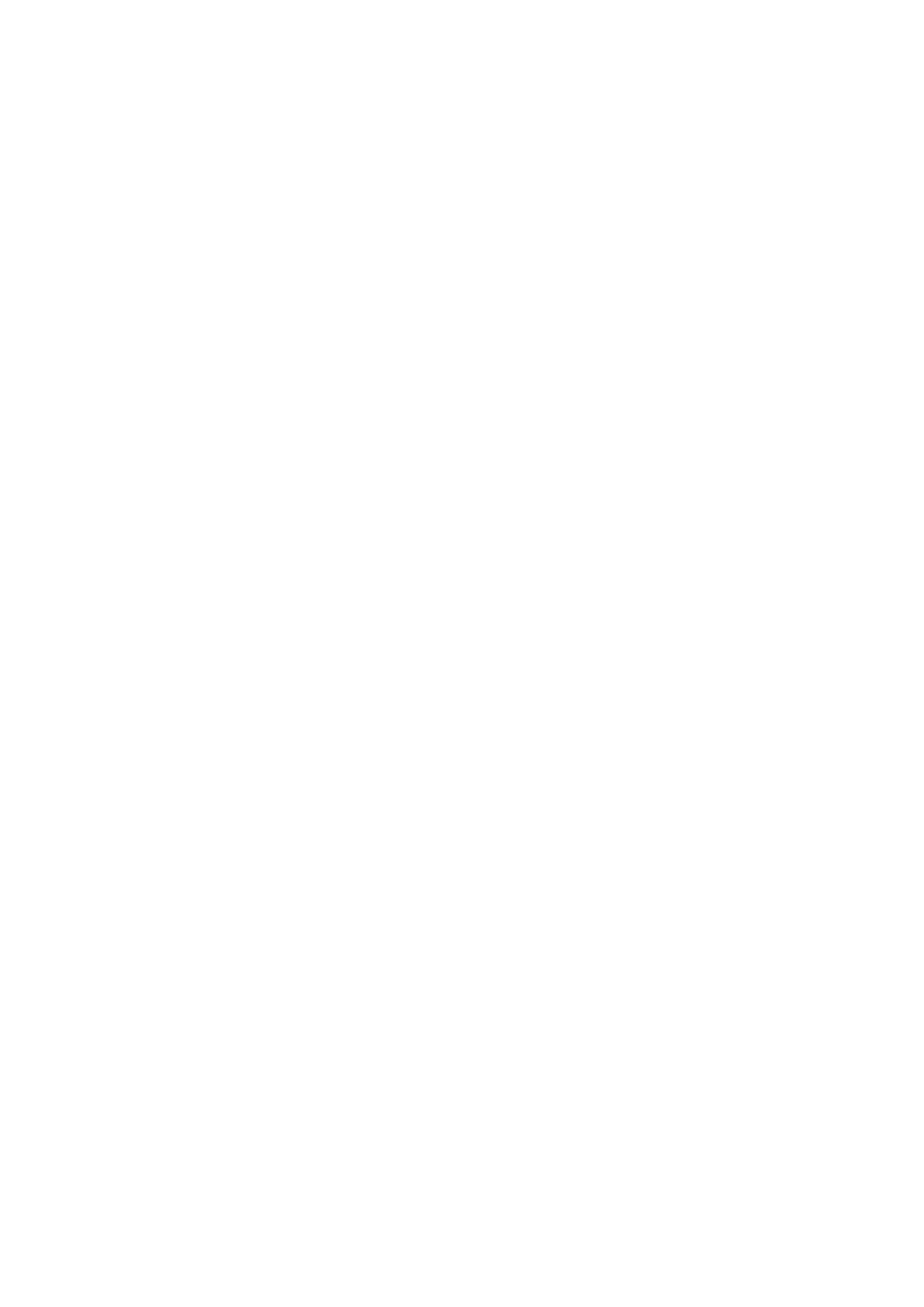## **BAHAGIAN A - Pengesahan Kerjasama\***

Adalah disahkan bahawa projek penyelidikan tesis ini telah dilaksanakan melalui

| kerjasama antara                                          | _dengan ___ |
|-----------------------------------------------------------|-------------|
| Disahkan oleh:                                            |             |
| Tandatangan:                                              | Tarikh:     |
| Nama:                                                     |             |
| Jawatan:                                                  |             |
| (Cop rasmi)                                               |             |
| * Jika penyediaan tesis atau projek melibatkan kerjasama. |             |
|                                                           |             |

## **BAHAGIAN B - Untuk Kegunaan Pejabat Sekolah Pengajian Siswazah**

Tesis ini telah diperiksa dan diakui oleh:

Nama dan Alamat Pcmeriksa Luar **:**

Nama dan Alamat Pcmeriksa Dalam **:**

Nama Penyelia Lain (jika ada) **:**

|               | Disahkan oleh Timbalan Pendaftar di SPS: |                      |
|---------------|------------------------------------------|----------------------|
| Tandatangan : |                                          | Tarikh: 15JULAI 2018 |
| <b>Nama</b>   |                                          |                      |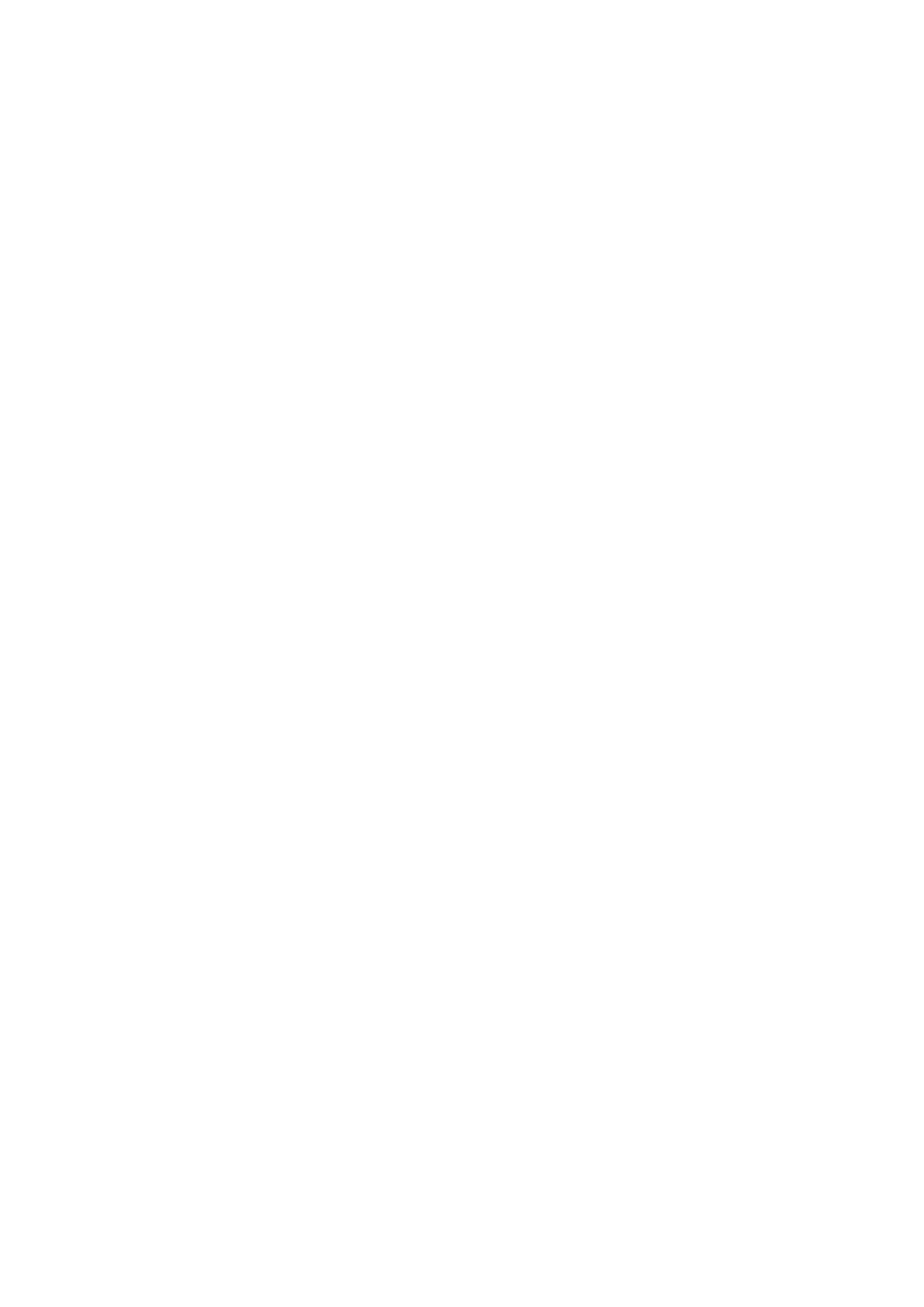# MISSING DATA IMPUTATION, OPTIMIZATION AND LOCALIZED SOFTWARE DEVELOPMENT EFFORT ESTIMATION

MUHAMMAD ARIF SHAH

A thesis submitted in fulfilment of the requirements for the award of the degree of Doctor of Philosophy

> School of Computing Faculty of Engineering Universiti Teknologi Malaysia

> > JUNE 2019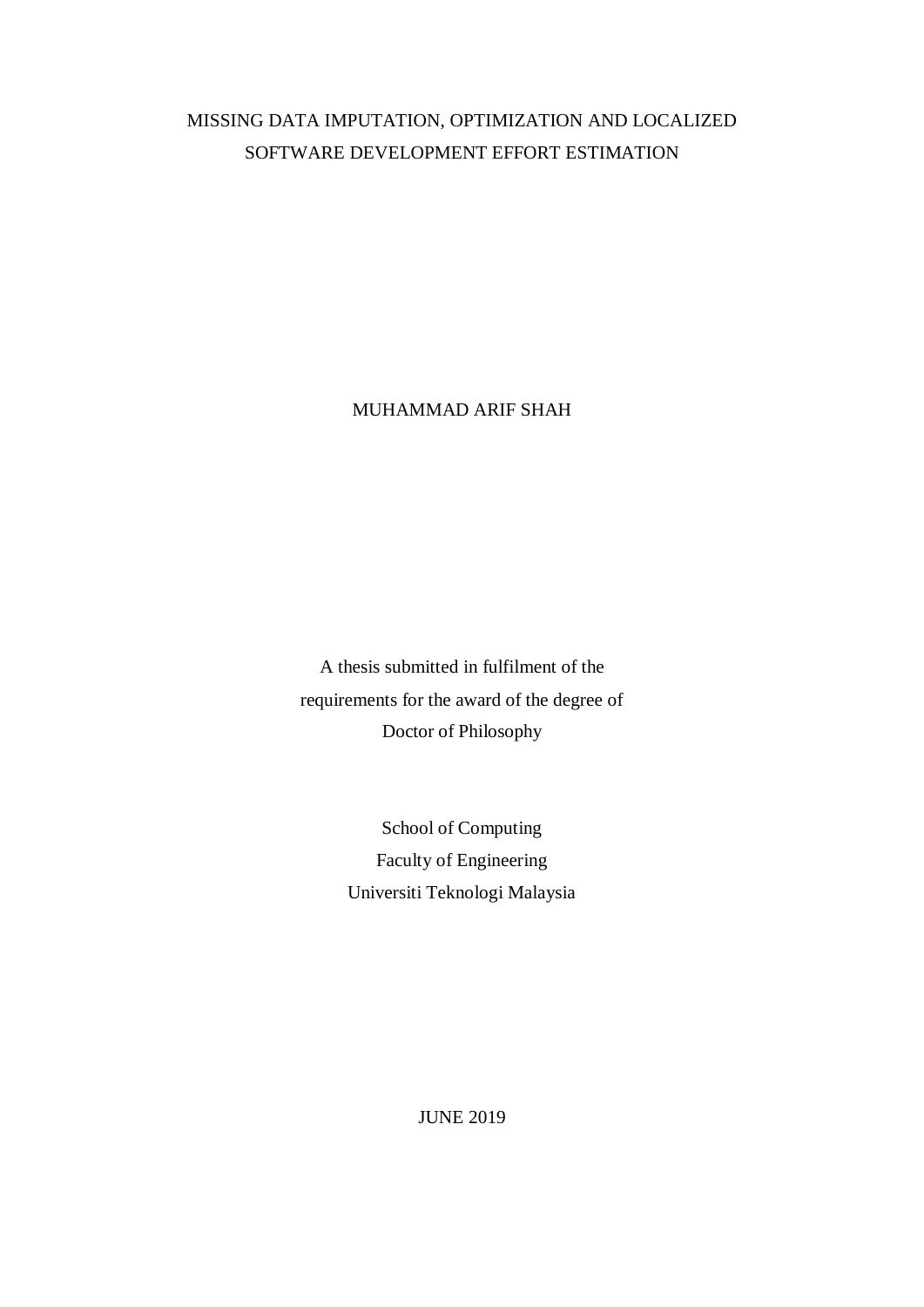### <span id="page-11-0"></span>**DECLARATION**

I declare that this thesis entitled *"Missing Data Imputation, Optimization and Localized Software Development Effort Estimation"* is the result of my own research except as cited in the references. The thesis has not been accepted for any degree and is not concurrently submitted in the candidature of any other degree.

> Signature : .................................................... Name : Muhammad Arif Shah Date : 20 JUNE 2019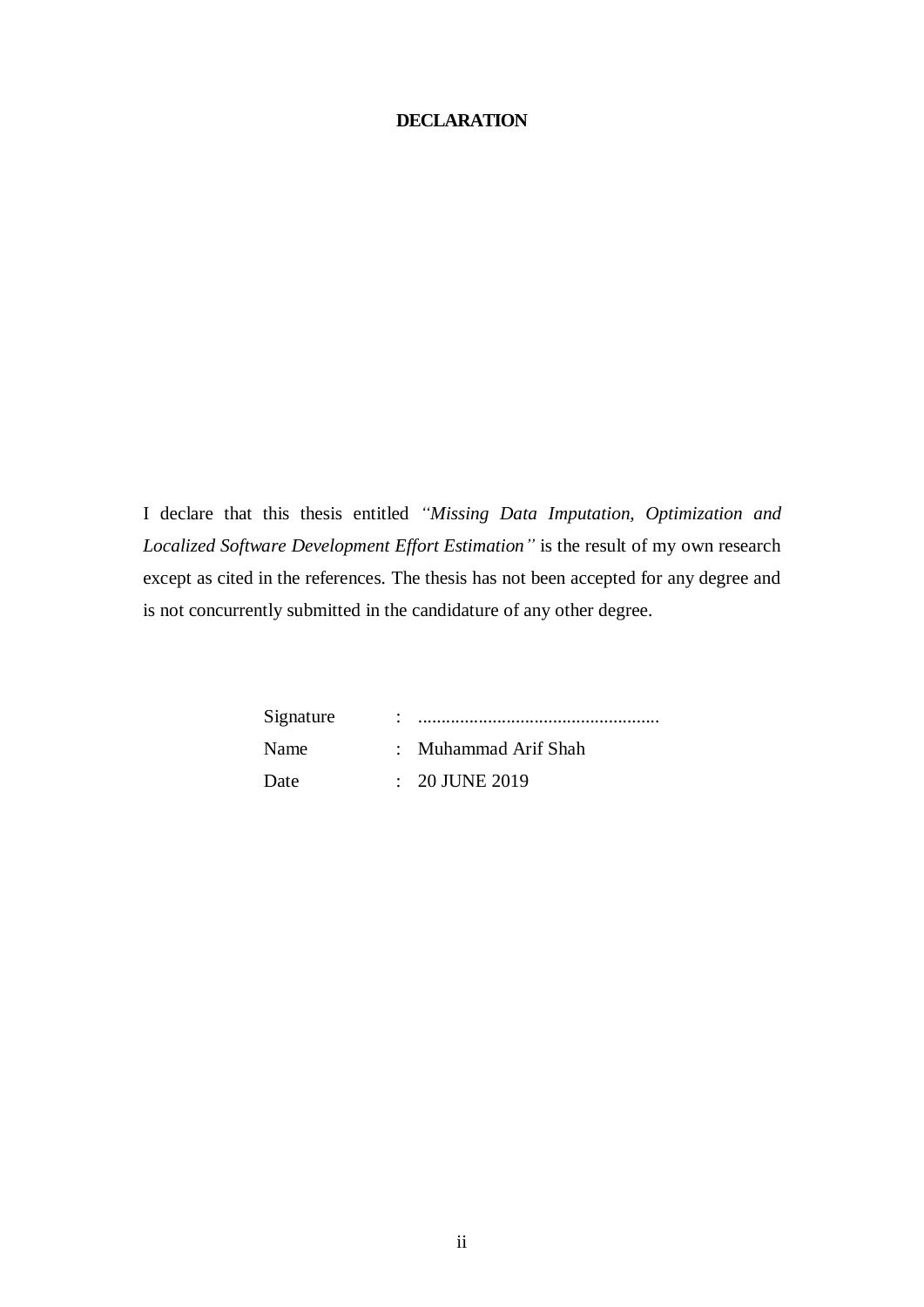### <span id="page-12-0"></span>**DEDICATION**

This thesis is dedicated to my father, who taught me that the best kind of knowledge to have is that which is learned for its own sake. It is also dedicated to my mother, who taught me that even the largest task can be accomplished if it is done one step at a time.

The sacrifices of my wife (Shahida Arif) and Daughter (Eshal Arif) can never be disregarded, therefore I dedicate my work to them too.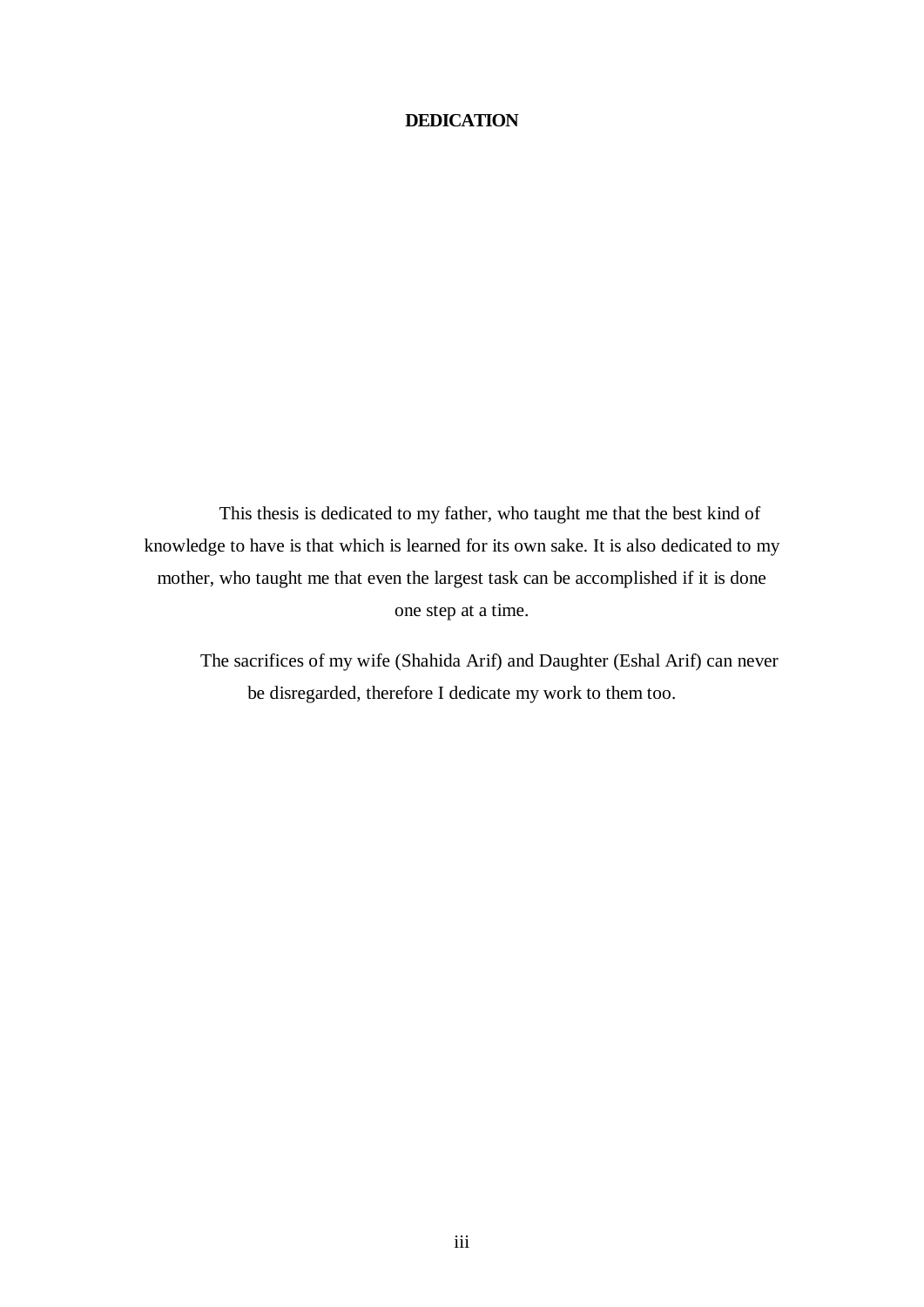### **ACKNOWLEDGMENT**

<span id="page-13-0"></span>In preparing this thesis, I was in contact with many people, researchers, academicians, and practitioners. They have contributed towards my understanding and thoughts. In particular, I wish to express my sincere appreciation to my main thesis supervisor, **Assoc. Prof. Dr. Dayang Norhayati Abang Jawawi,** for encouragement, guidance, criticism, and friendship. I am also very thankful to my co-supervisor **Dr. Mohd Adham** Bin Isa for his guidance, advices, and motivation. Without their continued support and interest, this thesis would not have been the same as presented here.

My fellow postgraduate student should also be recognized for their support. My sincere appreciation also extends to all my colleagues and others who have provided assistance at various occasions. Their views and tips have been useful indeed. Unfortunately, it is not possible to list all of them in this limited space. I am also grateful to all my family members.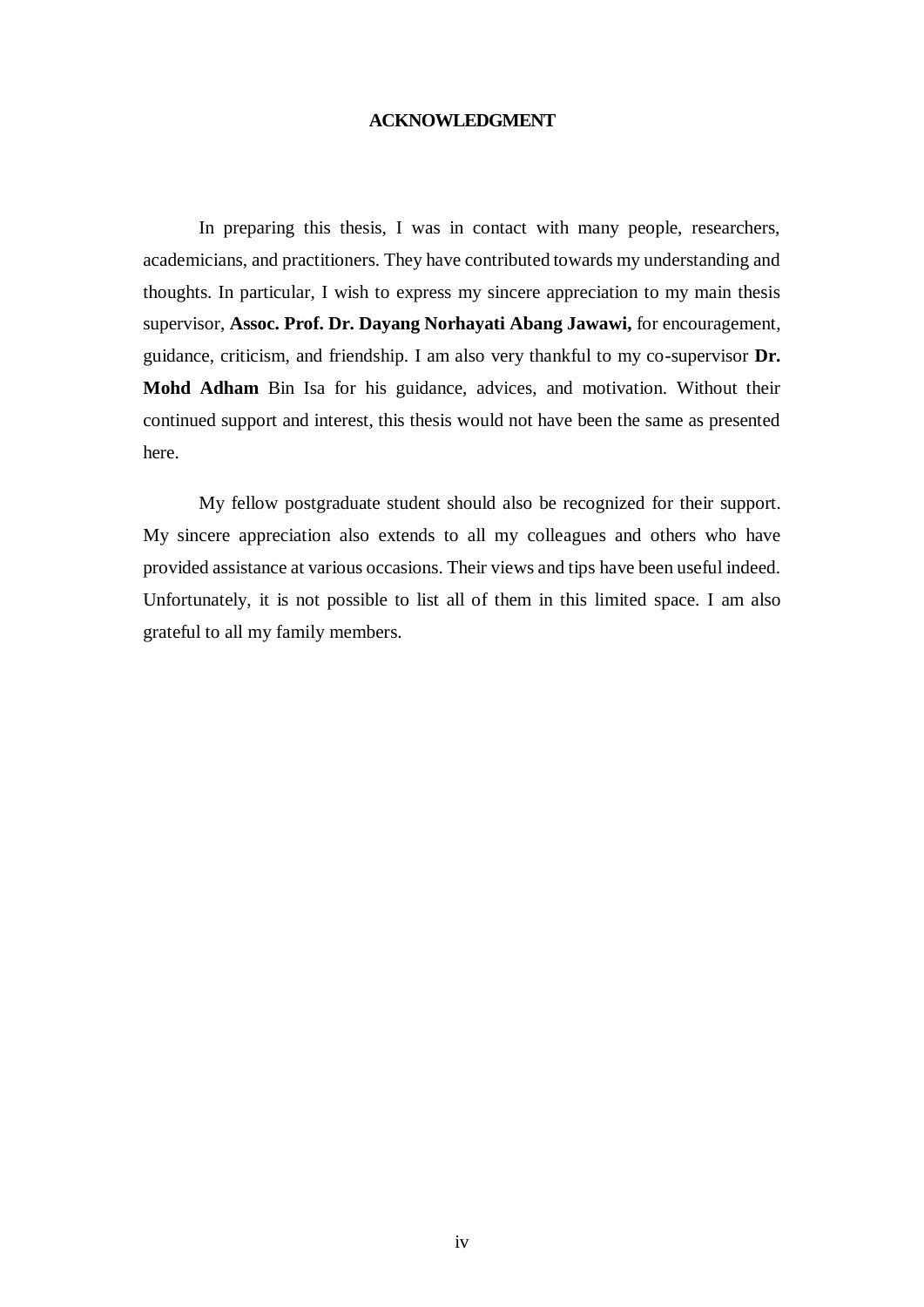#### **ABSTRACT**

<span id="page-14-0"></span>The accuracy of software development effort estimation is one of the vital factors that leads to successful or failed projects. Most of the current estimation models are not adaptable enough according to the nature of software projects due to their special characteristics, such as intangibility and non-normality of project attributes. Localization-based estimation models solve the issues, but are unable to compare software projects, based on Language Type for accurate effort estimation. Secondly, these models use Analogy-Based Estimation (ABE), which completely depends upon past projects and any missing values that may cause unrealistic estimation results. This study extended the domain of localization to estimate the development effort according to the nature of software and introduced accurate missing data imputation techniques to prevent losing the most similar project. This study focused on ABE, which is a widely accepted non-algorithmic model incorporated in localized estimation. Five estimation models such as Localized Analogy Based Estimation (LABE), artificial Bee colony guided Analogy Based Estimation (BABE), Localized BABE (LBABE), Imputation and Optimization based Effort Estimation (ImOEE), Localized Imputation and Optimization based Effort Estimation (LImOEE) and three missing data imputation techniques such as Median Imputation of the Nearest Neighbours (MINN), Localized Imputation Technique (LIT), and Identical Project based Imputation (IPI) were developed in this study for accurate and unbiased development effort estimation. The techniques accurately filled the missing information in the past projects and the models dealt with the attribute weight optimization, project attribute selection in local space and model comparison. Imputation techniques consist of distance calculation and impute value calibrations with localization. The models are commonly composed by introducing the missing data imputation and soft computing techniques, and ABE. In this research, the models were evaluated using six real datasets. The results were compared with prominent estimation models. A comparative study of the developed models was performed to further validate the accuracy of the results. LImOEE model outperformed the other developed models. LImOEE showed 51%, 25%, 11%, and 31% improvements on Mean Magnitude of Relative Error (MMRE), Percentage of Prediction (PRED), Standard Accuracy (SA) and Effect Size  $(\Delta)$  respectively for the BABE model. For, LBABE, it showed 37% improvement on MMRE, 12% improvement on PRED (0.25), 5% improvement on SA and 18% improvement on Δ. For the ImOEE model, it showed 26%, 8 %, 9% and 28% improvements on MMRE, PRED, SA and  $\Delta$  respectively. The results revealed that, accurately imputing the missing data for ABE, optimizing the attribute weights, and extending the scope of localization to the important attributes have significantly improved the accuracy of software development effort estimation.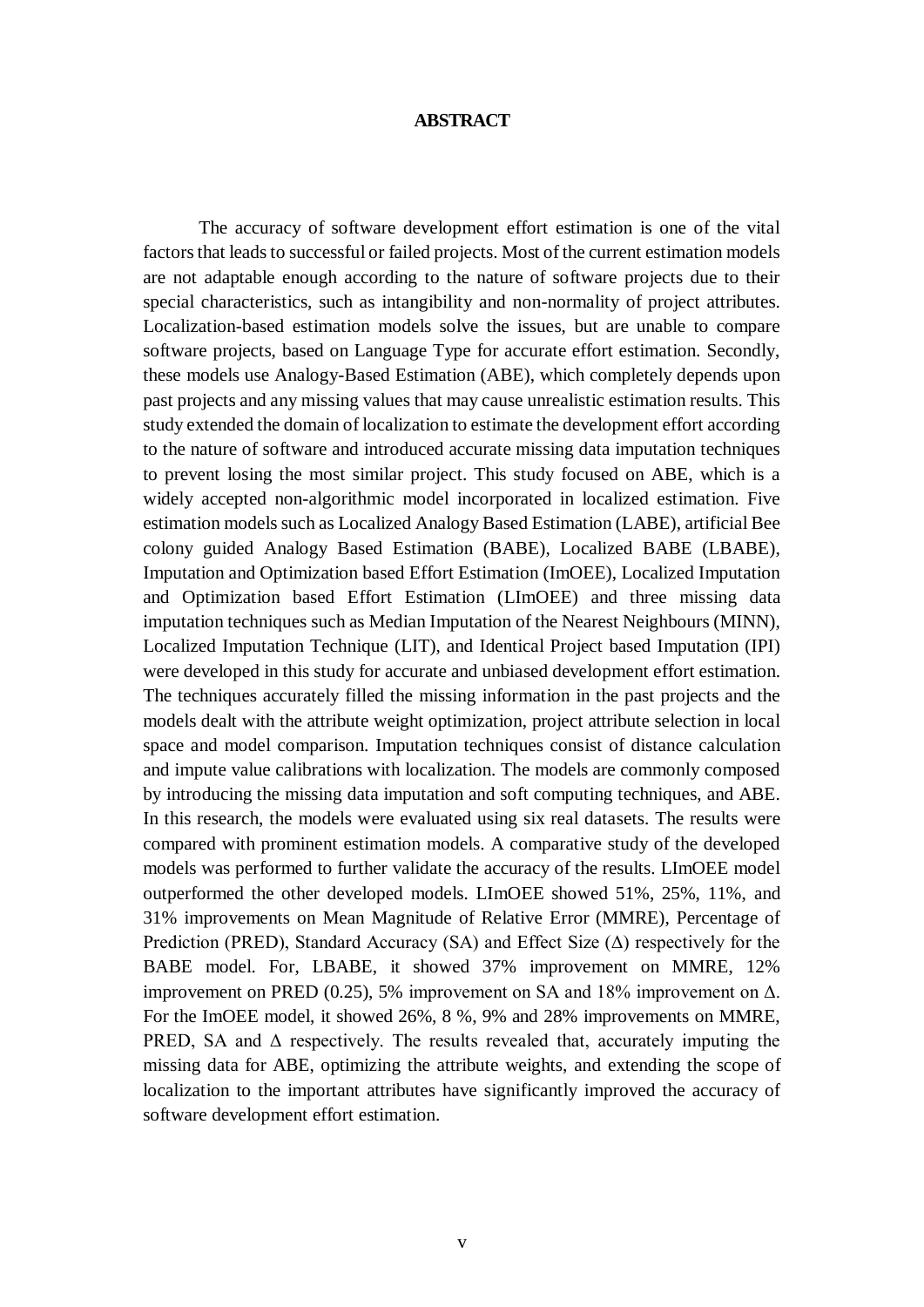#### **ABSTRAK**

<span id="page-15-0"></span>Ketepatan anggaran pembangunan perisian adalah salah satu faktor penting yang menyumbang kepada kejayaan dan kegagalan sesebuah projek. Kebanyakan model angaran terkini tidak sesuai berdasarkan sifat sebenar sesebuah projek berdasarkan ciri-ciri khas seperti atribut projek yang tidak ketara dan tidak normal. Model anggaran berasaskan tempatan telah menyelesaikan isu ini, tetapi tidak dapat membandingkan projek perisian, berdasar kepada jenis bahasa, untuk anggaran usaha yang tepat. Kedua, model ini menggunakan Anggaran Berasaskan-Analogi (ABE) yang keseluruhannya bergantung kepada projek lepas dan sebarang nilai yang hilang yang mungkin menyebabkan hasil anggaran yang tidak realistik. Kajian ini memperluaskan domain tempatan untuk menganggarkan usaha pembangunan berdasarkan sifat semulajadi perisian dan memperkenalkan teknik mengenal pasti taksiran data hilang untuk mengelakkan dari kehilangan kebanyakan projek yang sama. Kajian ini memberi tumpuan kepada ABE, yang merupakan model bukan beralgoritma dan berkerjasama dengan angaran tempatan. Lima model anggaran seperti *Localized Analogy Based Estimation* (LABE), *artificial Bee colony guided Analogy Based Estimation* (BABE), *Localized BABE (LBABE), Imputation and Optimization based Effort Estimation* (ImOEE), *Localized Imputation and Optimization based Effort Estimation* (LImOEE) dan tiga teknik taksiran data hilang seperti *Median Imputation of the Nearest Neighbours* (MINN), *Localized Imputation Technique* (LIT), and *Identical Project based Imputation* (IPI) dicadangkan dalam kajian ini untuk ketepatan dan anggaran perkembangan usaha yang tidak berat sebelah. Teknik yang betul memenuhi taksiran data yang hilang dalam projek lepas dan model yang mengendalikan atribut mengurangkan berat, pemilihan atribut tempatan dan perbandingan model. Teknik taksiran terdiri daripada pengiraan jarak dan menaksir nilai dengan penempatan. Model ini biasanya dibuat dengan memperkenalkan teknik menaksir data hilang dan teknik komputeran lembut, ABE. Dalam kajian ini model telah dinilai menggunakan enam data set asal. Hasil kajian telah dibandingkan dengan model anggaran yang terkenal. Kajian perbandingan untuk model yang dibangunkan telah dilakukan untuk mengesahkan ketepatan hasil kajian. Model LImOEE telah mengatasi model lain yang telah dibangunkan. LImOEE menunjukkan peningkatan sebanyak 51%, 25%, 11% dan 31% untuk *Mean Magnitude of Relative Error* (MMRE), *Percentage of Prediction* (PRED), *Standard Accuracy* (SA) dan *Effect Size* (Δ) untuk model artificial Bee colony guided Analogy Based Estimation (BABE). Untuk LBABE, ia menunjukkan peningkatan 37% ke atas MMRE, peningkatan 12% ke atas PRED (0.25), peningkatan 5% ke atas SA dan peningkatan 18% ke atas Δ. Untuk model ImOEE, ia menunjukkan peningkatan sebanyak 26%, 8%, 9% dan 28% ke atas MMRE, PRED, SA dan Δ. Hasil kajian menunjukkan bahawa ketepatan taksiran data hilang untuk ABE, mengoptimumkan berat atribut dan memperluaskan skop tempatan kepada atribut penting telah meningkatkan ketepatan anggaran pembangunan perisian.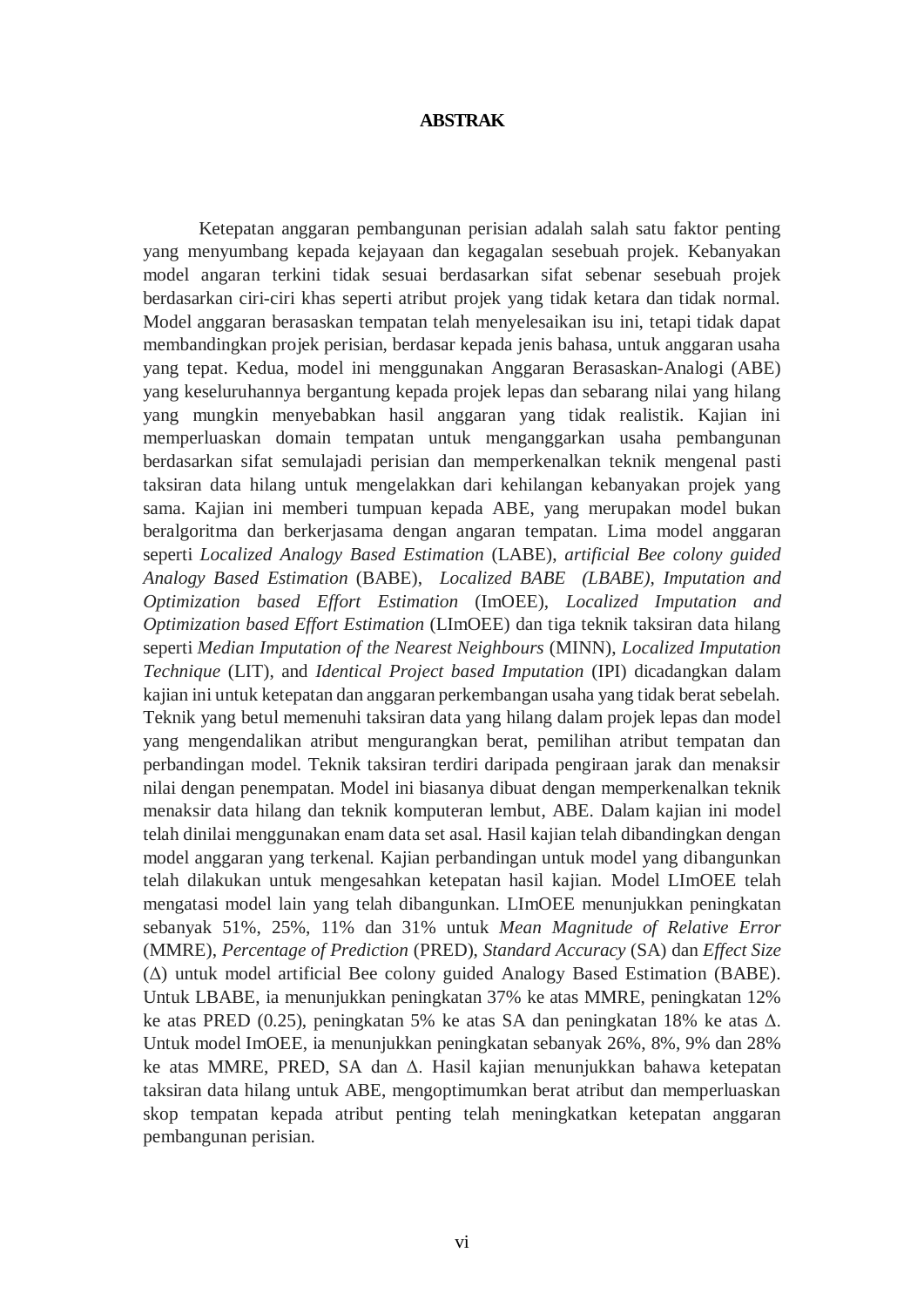## **TABLE OF CONTENTS**

## **TITLE PAGE**

<span id="page-16-0"></span>

| <b>DECLARATION</b>           | ii         |
|------------------------------|------------|
| <b>DEDICATION</b>            | <b>iii</b> |
| <b>Acknowledgment</b>        | iv         |
| <b>ABSTRACT</b>              | V          |
| <b>ABSTRAK</b>               | vi         |
| <b>TABLE OF CONTENTS</b>     | vii        |
| <b>LIST OF TABLES</b>        | XV         |
| <b>LIST OF FIGURES</b>       | xvii       |
| <b>LIST OF ABBREVIATIONS</b> | xix        |
| <b>LIST OF APPENDICES</b>    | xxii       |

| <b>CHAPTER 1 INTRODUCTION</b> |          |                               |                                                                   | 1              |
|-------------------------------|----------|-------------------------------|-------------------------------------------------------------------|----------------|
| 1.1                           | Overview |                               |                                                                   | $\mathbf{1}$   |
| 1.2                           |          | <b>Research Background</b>    |                                                                   | $\overline{2}$ |
| 1.3                           |          | <b>Problem Statement</b>      |                                                                   | 7              |
|                               | 1.3.1    |                               | Domain Problems                                                   | 7              |
|                               | 1.3.2    |                               | <b>Technical Problems</b>                                         | 7              |
|                               |          | 1.3.2.1                       | Missing Data in the Historical<br>Project of Software Engineering |                |
|                               |          |                               | Datasets                                                          | 8              |
|                               |          | 1.3.2.2                       | Project Attribute Weighting                                       | 9              |
|                               |          | 1.3.2.3                       | <b>Unreliable Comparisons</b>                                     | 9              |
| 1.4                           |          | <b>Research Questions</b>     |                                                                   | 9              |
| 1.5                           |          | <b>Research Goals</b>         |                                                                   | 10             |
| 1.6                           |          | <b>Research Objectives</b>    |                                                                   | 10             |
| 1.7                           |          | <b>Research Scope</b>         |                                                                   | 11             |
| 1.8                           |          | <b>Research Justification</b> |                                                                   | 13             |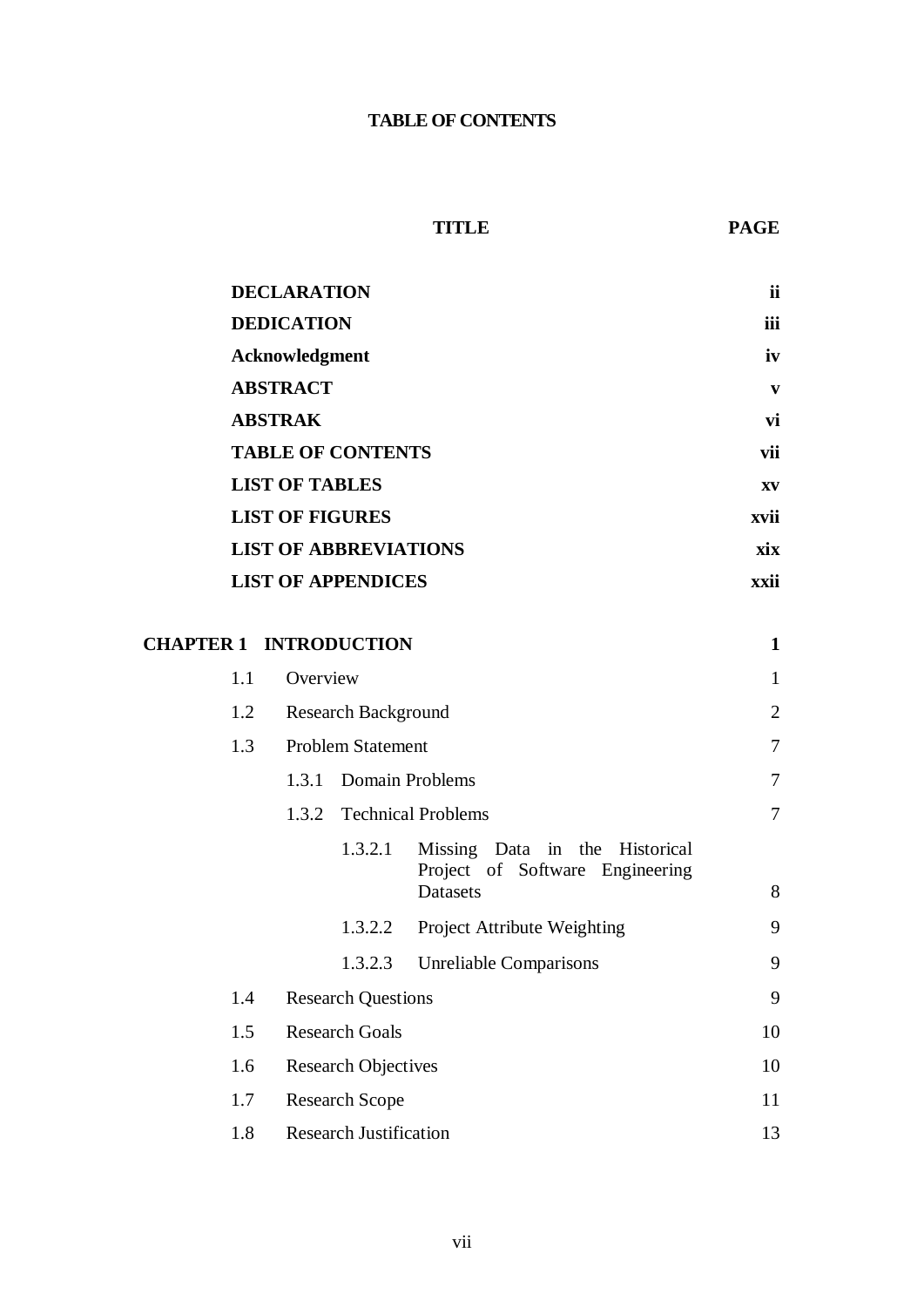|                                    | 1.8.1 | Estimation                | Importance of Software Development Effort        | 13 |
|------------------------------------|-------|---------------------------|--------------------------------------------------|----|
|                                    | 1.8.2 |                           | <b>Importance of Localization</b>                | 14 |
|                                    | 1.8.3 |                           | Importance of dataset completeness               | 14 |
| 1.9                                |       | Thesis Organization       |                                                  | 15 |
| <b>CHAPTER 2 LITERATURE REVIEW</b> |       |                           |                                                  | 17 |
| 2.1                                |       | Introduction              |                                                  | 17 |
| 2.2                                |       | <b>Algorithmic Models</b> |                                                  | 19 |
|                                    | 2.2.1 |                           | Source Lines of Code (SLOC)                      | 19 |
|                                    | 2.2.2 |                           | <b>Function Point Analysis</b>                   | 20 |
|                                    | 2.2.3 |                           | <b>Estimation Models</b>                         | 22 |
|                                    |       | i.                        | Putnam's Model                                   | 22 |
|                                    |       | ii.                       | <b>SEER-SEM</b>                                  | 22 |
|                                    |       | iii.                      | <b>COCOMO</b>                                    | 23 |
|                                    |       | iv.                       | <b>Regression Models</b>                         | 23 |
| 2.3                                |       |                           | Non-Algorithmic Estimation Models                | 24 |
|                                    | 2.3.1 |                           | <b>Classification And Regression Tree (CART)</b> | 25 |
|                                    |       | 2.3.2 Expert Judgment     |                                                  | 25 |
|                                    | 2.3.3 |                           | Models based on Soft Computing                   | 27 |
|                                    |       | 2.3.3.1                   | Artificial Neural Network (ANN)                  | 27 |
|                                    |       | 2.3.3.2                   | <b>Fuzzy Logic</b>                               | 27 |
|                                    |       | 2.3.3.3                   | Neuro-fuzzy                                      | 28 |
|                                    | 2.3.4 |                           | Analogy-Based Estimation (ABE)                   | 29 |
|                                    |       | 2.3.4.1                   | <b>Similarity Function</b>                       | 29 |
|                                    |       | 2.3.4.2                   | <b>Solution Function</b>                         | 30 |
|                                    |       | 2.3.4.3                   | K Nearest Neighborhood (KNN)                     | 31 |
|                                    |       | 2.3.4.4                   | Previous Studies on ABE                          | 32 |
|                                    |       | 2.3.4.5                   | Attribute Weighting and Attribute<br>Selection   | 33 |
|                                    |       | 2.3.4.6                   | Grey Scale Analysis                              | 35 |
|                                    |       | 2.3.4.7                   | Adjustment                                       | 37 |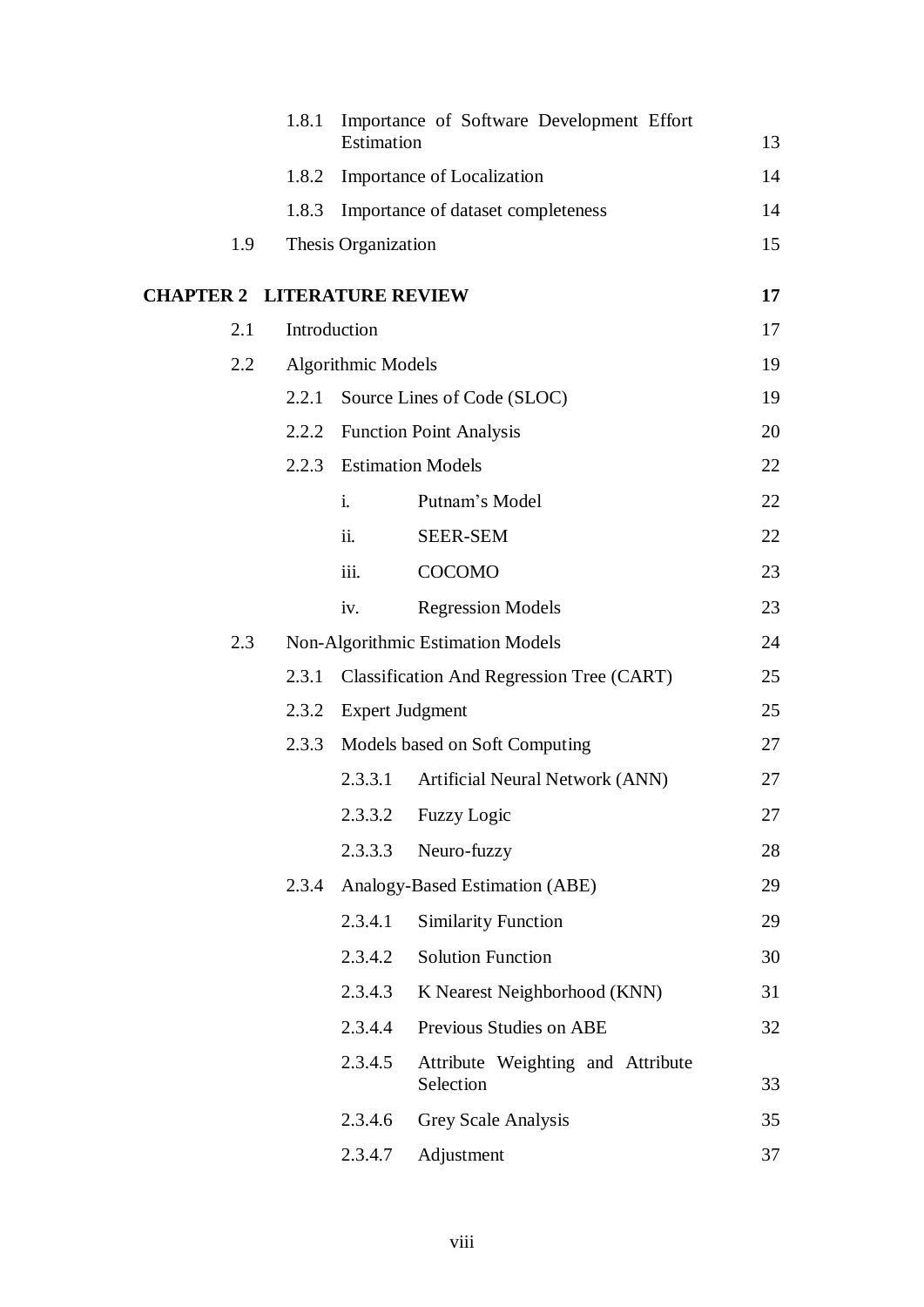|      | 2.3.5      |                           | Soft Computing and ABE                                                         | 37 |
|------|------------|---------------------------|--------------------------------------------------------------------------------|----|
| 2.4  |            |                           | <b>Evaluation of Soft Computing based ABE</b>                                  | 39 |
| 2.5  | studies    |                           | Datasets Employed for Soft Computing based ABE                                 | 40 |
| 2.6  |            | Performance Metric        |                                                                                | 41 |
| 2.7  |            |                           | Evaluation of the Related Studies for ABE                                      | 42 |
| 2.8  |            | Missing Data (MD)         |                                                                                | 42 |
|      | 2.8.1      |                           | <b>Missing Data Mechanisms</b>                                                 | 43 |
|      | 2.8.2      |                           | <b>Treatment (Missing Data Techniques)</b>                                     | 44 |
|      |            | 2.8.2.1                   | MD Ignoring (Deletion)                                                         | 44 |
|      |            | 2.8.2.2                   | <b>MD</b> Toleration                                                           | 45 |
|      |            | 2.8.2.3                   | <b>MD</b> Imputation                                                           | 45 |
|      |            | 2.8.2.4                   | <b>Euclidean Distance</b>                                                      | 45 |
|      |            | 2.8.2.5                   | <b>Manhattan Distance</b>                                                      | 46 |
| 2.9  |            | Segmentation              | Localization<br>for<br>Software<br>and<br><b>Development Effort Estimation</b> | 49 |
| 2.10 | Discussion |                           |                                                                                | 51 |
| 2.11 | Summary    |                           |                                                                                | 53 |
|      |            |                           | <b>CHAPTER 3 RESEARCH METHODOLOGY</b>                                          | 55 |
| 3.1  |            | Introduction              |                                                                                | 55 |
| 3.2  |            | <b>Research Phases</b>    |                                                                                | 55 |
| 3.3  |            | <b>Research Framework</b> |                                                                                | 57 |
| 3.4  |            | <b>Research Process</b>   |                                                                                | 58 |
| 3.5  |            |                           | Phase A: Primary Studies and Initial Planning                                  | 61 |
|      | 3.5.1      |                           | Phase A1: Analysis of Existing Literature                                      | 61 |
|      | 3.5.2      |                           | Phase A2: Problem Discovery                                                    | 62 |
|      | 3.5.3      |                           | Phase A3: Description of Datasets                                              | 64 |
|      |            | 3.5.3.1                   | <b>Desharnais Dataset</b>                                                      | 64 |
|      |            | 3.5.3.2                   | <b>Maxwell Dataset</b>                                                         | 65 |
|      |            | 3.5.3.3                   | <b>ISBSG</b> Dataset                                                           | 65 |
|      | 3.5.4      |                           | Phase A4: Determining Performance Metrics                                      | 67 |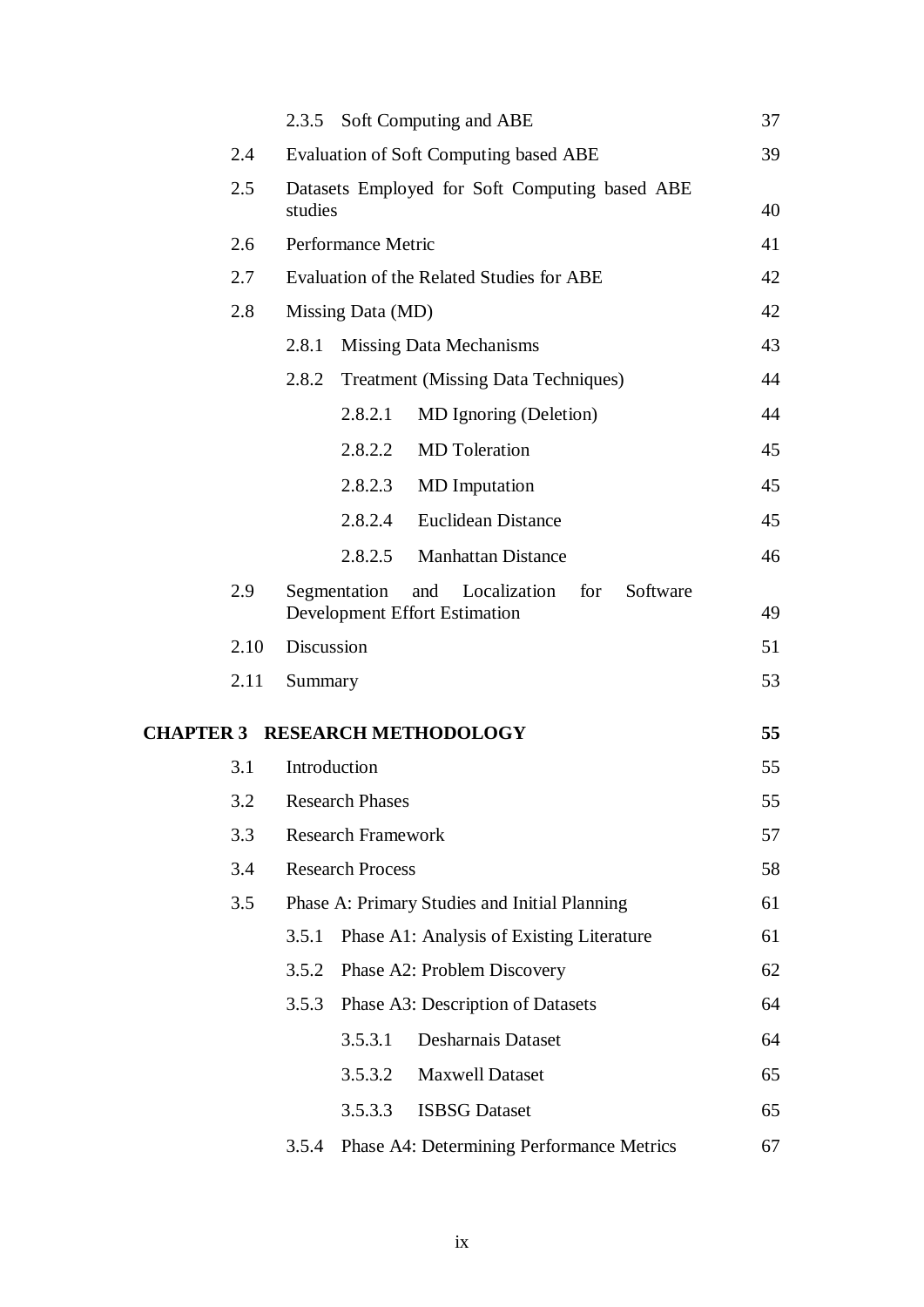| 3.6  |       | Phase 'B': Design and Implementation of Missing Data<br>Imputation Techniques for ABE (MINN and IPI) | 70 |
|------|-------|------------------------------------------------------------------------------------------------------|----|
|      | 3.6.1 | <b>B1:</b> Missing Data Imputation                                                                   | 70 |
|      | 3.6.2 | B2: Existing MDI Techniques used with ABE                                                            | 71 |
|      | 3.6.3 | B3: Select the Imputation Technique                                                                  | 72 |
|      | 3.6.4 | B4: Evaluation and Comparison of MDI<br>Techniques.                                                  | 73 |
| 3.7  | ImoEE | Phase 'C': Design and implementation of BABE and                                                     | 74 |
|      | 3.7.1 | $C1$ :<br>Determining the Attribute<br>Weight<br><b>Optimization Method</b>                          | 74 |
|      | 3.7.2 | C2: Ensemble ABE and the Optimization<br>Method (BABE)                                               | 75 |
|      | 3.7.3 | C3: Combining the Imputation Technique with<br>the outcome model of C2 (ImOEE)                       | 77 |
|      | 3.7.4 | C3: Evaluation and Comparison                                                                        | 78 |
| 3.8  |       | Phase 'D': Investigate the Effects of Localization of<br>Projects on ABE (LBABE)                     | 78 |
|      | 3.8.1 | D1: Data Filtering and Validation                                                                    | 79 |
|      |       | 3.8.2 D2: Select the Key Attributes                                                                  | 80 |
|      |       | 3.8.3 D3: Classify the Projects based on the Key<br>Attributes                                       | 81 |
|      | 3.8.4 | D4:<br>the<br>Impact<br>Project<br>Evaluate<br>of<br>Classification                                  | 81 |
| 3.9  |       | Phase 'E': Design and implementation of LBABE                                                        | 81 |
|      | 3.9.1 | Phase E1: Localize the Attribute Weight<br><b>Optimization (LBABE Model)</b>                         | 81 |
|      | 3.9.2 | Phase E2: Estimate the Effort                                                                        | 82 |
|      | 3.9.3 | Phase E3: Evaluating and Comparison                                                                  | 82 |
| 3.10 |       | Phase 'F': Design and Implement LIT and LImOEE                                                       | 82 |
|      |       | 3.10.1 Phase F1: Localize the Imputation Process.                                                    | 82 |
|      |       | 3.10.2 Phase F2: Amalgamate Localized Optimization<br>and the Localized Imputation                   | 83 |
|      |       | 3.10.3 Phase F3: Evaluation and Comparison                                                           | 83 |
| 3.11 |       | Phase 'G': Evaluation and comparison                                                                 | 84 |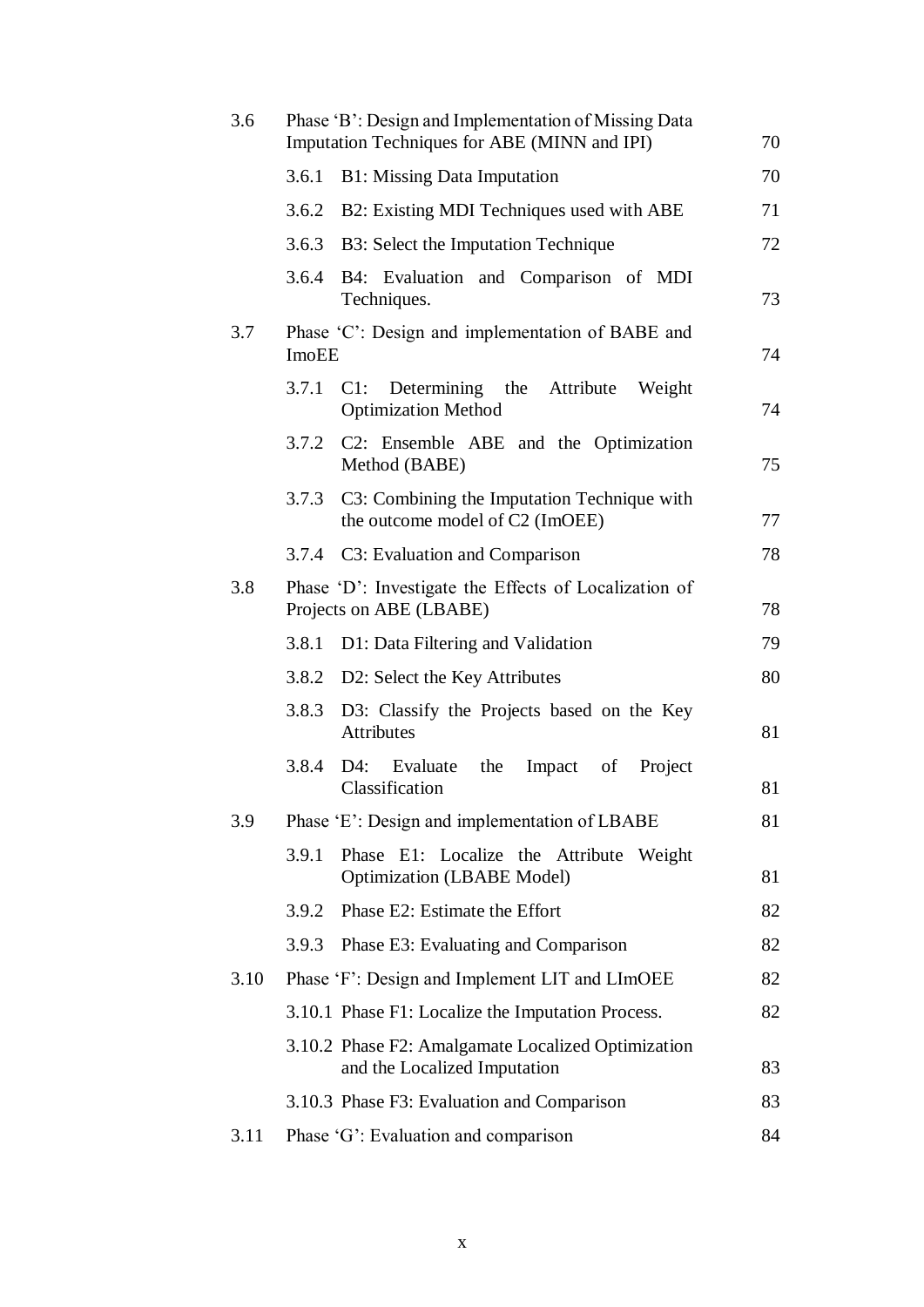|                  |      |              | 3.11.1 Phase G1: Compare the proposed Models and<br>Techniques                           | 84  |
|------------------|------|--------------|------------------------------------------------------------------------------------------|-----|
|                  |      |              | 3.11.2 Phase G2: Determining the Comparison Scope                                        | 84  |
|                  | 3.12 |              | Model and Technique Selection                                                            | 84  |
|                  |      |              | 3.12.1 Implementation                                                                    | 85  |
|                  |      |              | 3.12.2 G3: Comparative Analysis                                                          | 86  |
|                  | 3.13 | Summary      |                                                                                          | 87  |
| <b>CHAPTER 4</b> |      |              | MISSING DATA IMPUTATION FOR ANALOGY<br><b>BASED ESTIMATION</b>                           | 89  |
| 4.1              |      | Introduction |                                                                                          | 89  |
|                  | 4.2  | Motivation   |                                                                                          | 89  |
| 4.3              |      |              | <b>Experimental Setup</b>                                                                | 90  |
|                  | 4.4  |              | The proposed Techniques                                                                  | 90  |
|                  |      | 4.4.1        | Median Imputation of the Nearest Neighbor                                                | 91  |
|                  |      | 4.4.2        | Identical Project-based Imputation (IPI)                                                 | 92  |
|                  | 4.5  |              | <b>Experimental Results</b>                                                              | 95  |
|                  |      | 4.5.1        | <b>MINN</b>                                                                              | 95  |
|                  |      | 4.5.2        | <b>IPI</b>                                                                               | 95  |
|                  |      | 4.5.3        | Effects of IPI, MINN, Numeric Cleansing and<br><b>KNNI</b> on ABE for Desharnais Dataset | 96  |
|                  |      | 4.5.4        | Effects of IPI, MINN, Numeric Cleansing and<br>KNNI on ABE for ISBSG Dataset             | 96  |
|                  | 4.6  | Techniques   | Comparison between the Proposed and Existing                                             | 97  |
|                  |      |              | 4.6.1 Percentage Improvement                                                             | 98  |
|                  | 4.7  |              | <b>Technical Analysis</b>                                                                | 99  |
|                  |      | 4.7.1        | Difference between the existing and proposed<br>techniques                               | 99  |
|                  |      | 4.7.2        | The<br>connection<br>Missing<br>between<br>Data<br><b>Imputation and ABE</b>             | 100 |
|                  |      | 4.7.3        | Connection between the Proposed Techniques<br>and other Objectives                       | 101 |
|                  | 4.8  | Summary      |                                                                                          | 101 |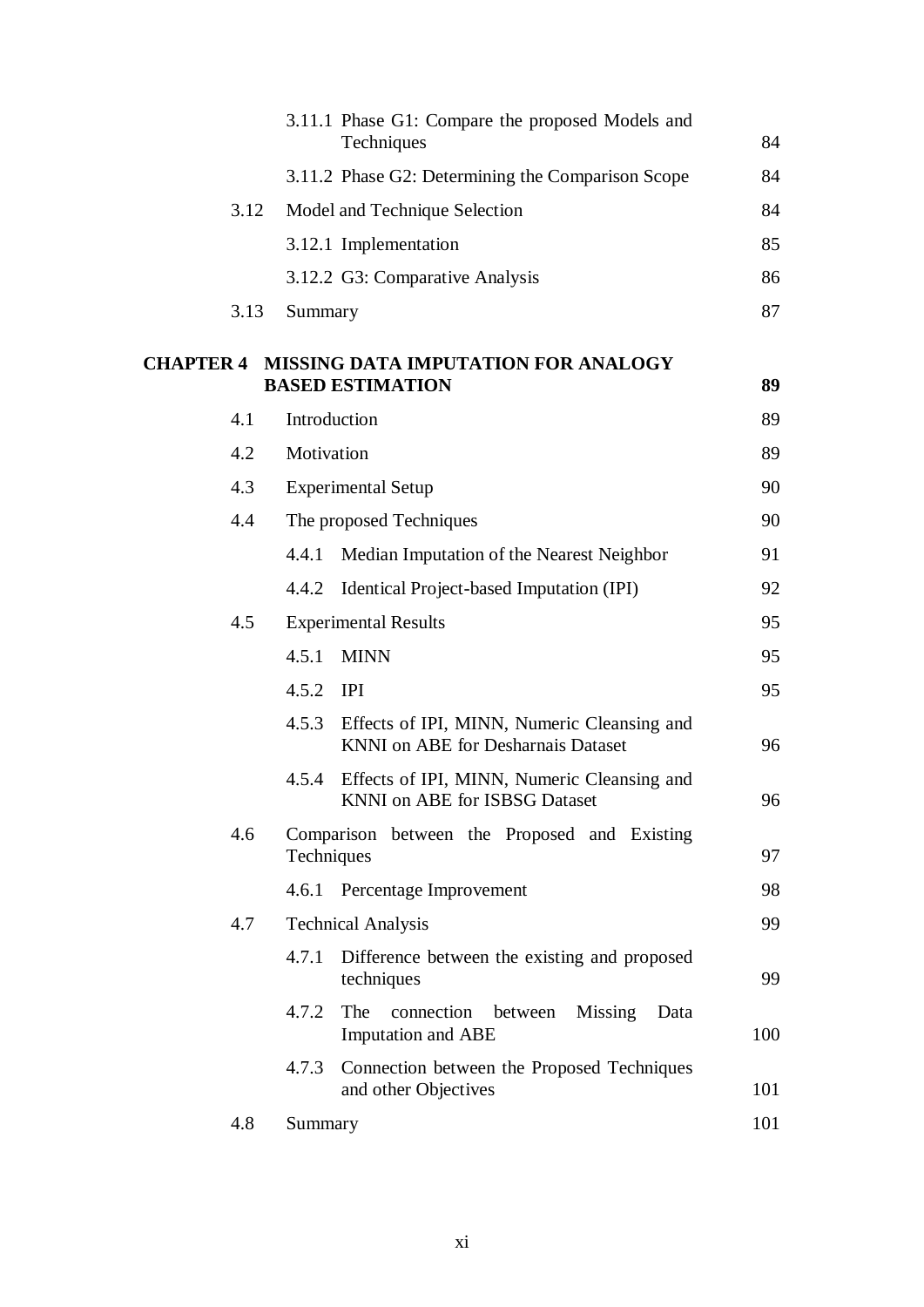| <b>CHAPTER 5</b> |              | <b>ATTRIBUTE WEIGHT OPTIMIZATION FOR</b><br><b>ANALOGY-BASED EFFORT ESTIMATION</b>                                  | 103 |
|------------------|--------------|---------------------------------------------------------------------------------------------------------------------|-----|
| 5.1              | Introduction |                                                                                                                     | 103 |
| 5.2              | Motivation   |                                                                                                                     | 103 |
| 5.3              | Artificial   | Bee<br>colony guided Analogy-Based<br><b>Estimation (BABE)</b>                                                      | 104 |
|                  | 5.3.1        | <b>Training Stage of BABE</b>                                                                                       | 104 |
|                  | 5.3.2        | <b>Testing Stage</b>                                                                                                | 105 |
| 5.4              |              | <b>Experimental Results of BABE</b>                                                                                 | 107 |
| 5.5              | (Im OEE)     | Imputation and Optimization-based Effort Estimation                                                                 | 111 |
|                  | 5.5.1        | Training Stage of ImOEE                                                                                             | 111 |
|                  | 5.5.2        | <b>Testing Stage of ImOEE</b>                                                                                       | 114 |
|                  | 5.5.3        | <b>Experimental Results</b>                                                                                         | 114 |
|                  |              | 5.5.4 SA Results                                                                                                    | 115 |
| 5.6              |              | <b>Technical Analysis</b>                                                                                           | 116 |
|                  | 5.6.1        | <b>Statistical Analysis</b>                                                                                         | 116 |
|                  |              | 5.6.2 Statistical Evaluation for BABE                                                                               | 117 |
|                  | 5.6.3        | Difference between the Existing and Proposed<br>Models                                                              | 119 |
|                  | 5.6.4        | Connection between the Proposed Models and<br>other Objectives                                                      | 119 |
| 5.7              | Summary      |                                                                                                                     | 119 |
|                  |              | <b>CHAPTER 6 LOCALIZED SOFTWARE DEVELOPMENT</b><br><b>EFFORT ESTIMATION</b>                                         | 121 |
| 6.1              | Introduction |                                                                                                                     | 121 |
| 6.2              | Motivation   |                                                                                                                     | 122 |
|                  | 6.2.1        | Problem 1 (P1): Unreliable Comparison of<br>Target Project Against the Historical Projects<br>for Effort Estimation | 122 |
|                  |              | 6.2.2 Problem 2 (P2): Global Attribute Weighting<br>and Unreliable Comparisons                                      | 122 |
|                  |              | 6.2.3 Problem 3 (P3): Looking for the Donor Projects<br>in the Global Space for MDI in Analog based<br>Estimation   | 123 |
| 6.3              |              | Solutions to the Problems                                                                                           | 124 |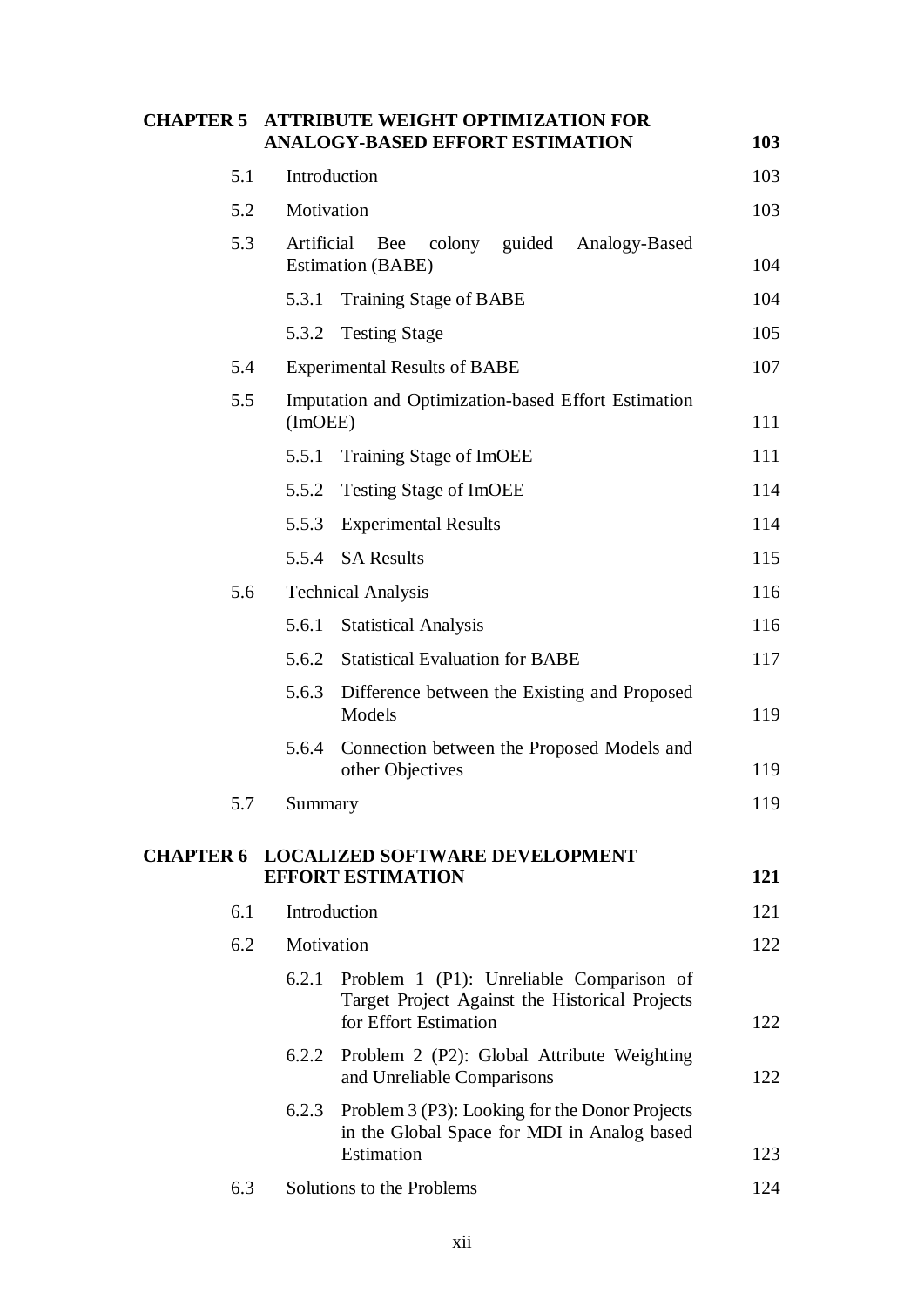|     | 6.3.1   |                           | SOLUTION to P1: Key Attribute based<br>Classification or Localization of the project<br>comparison for Analogy-Based<br>Software<br><b>Development Effort Estimation</b> | 125 |
|-----|---------|---------------------------|--------------------------------------------------------------------------------------------------------------------------------------------------------------------------|-----|
|     |         | 6.3.1.1                   | Experimental design of LABE                                                                                                                                              | 125 |
|     |         | 6.3.1.2                   | <b>Experimental Results of LABE</b>                                                                                                                                      | 127 |
|     |         | 6.3.1.3                   | Language Type based Classification                                                                                                                                       | 127 |
|     |         | 6.3.1.4                   | Development<br>Type<br>based<br>Classification                                                                                                                           | 127 |
|     |         | 6.3.1.5                   | Organization<br>based<br>Type<br>Classification                                                                                                                          | 128 |
|     |         | 6.3.1.6                   | Development<br>Platform<br>based<br>Classification                                                                                                                       | 128 |
|     |         | 6.3.1.7                   | Percentage Improvement                                                                                                                                                   | 130 |
|     | 6.3.2   |                           | SOLUTION to P2: Localized Comparison and<br><b>Attribute Weight Optimization for ABE</b>                                                                                 | 132 |
|     |         | 6.3.2.1                   | Experimental Design of Localized-<br><b>BABE</b>                                                                                                                         | 133 |
|     |         | 6.3.2.2                   | <b>Results of LBABE</b>                                                                                                                                                  | 137 |
|     |         | 6.3.2.3                   | Percentage Improvement                                                                                                                                                   | 138 |
|     | 6.3.3   | Technique                 | SOLUTION to P3: Localized<br>Imputation                                                                                                                                  | 139 |
|     | 6.3.4   |                           | Localized Imputation, and Optimization based<br><b>Effort Estimation (LImOEE)</b>                                                                                        | 141 |
|     |         | 6.3.4.1                   | <b>Experimental Results of LImOEE</b>                                                                                                                                    | 143 |
| 6.4 |         | <b>Technical Analysis</b> |                                                                                                                                                                          | 143 |
|     | 6.4.1   | models                    | Difference between Existing and the proposed                                                                                                                             | 143 |
|     |         | 6.4.1.1                   | <b>LBABE</b>                                                                                                                                                             | 144 |
|     |         | 6.4.1.2                   | <b>LIT</b>                                                                                                                                                               | 144 |
|     |         | 6.4.1.3                   | <b>LImOEE</b>                                                                                                                                                            | 144 |
|     | 6.4.2   | Objectives                | Connection Between Localization and other                                                                                                                                | 145 |
| 6.5 | Summary |                           |                                                                                                                                                                          | 145 |